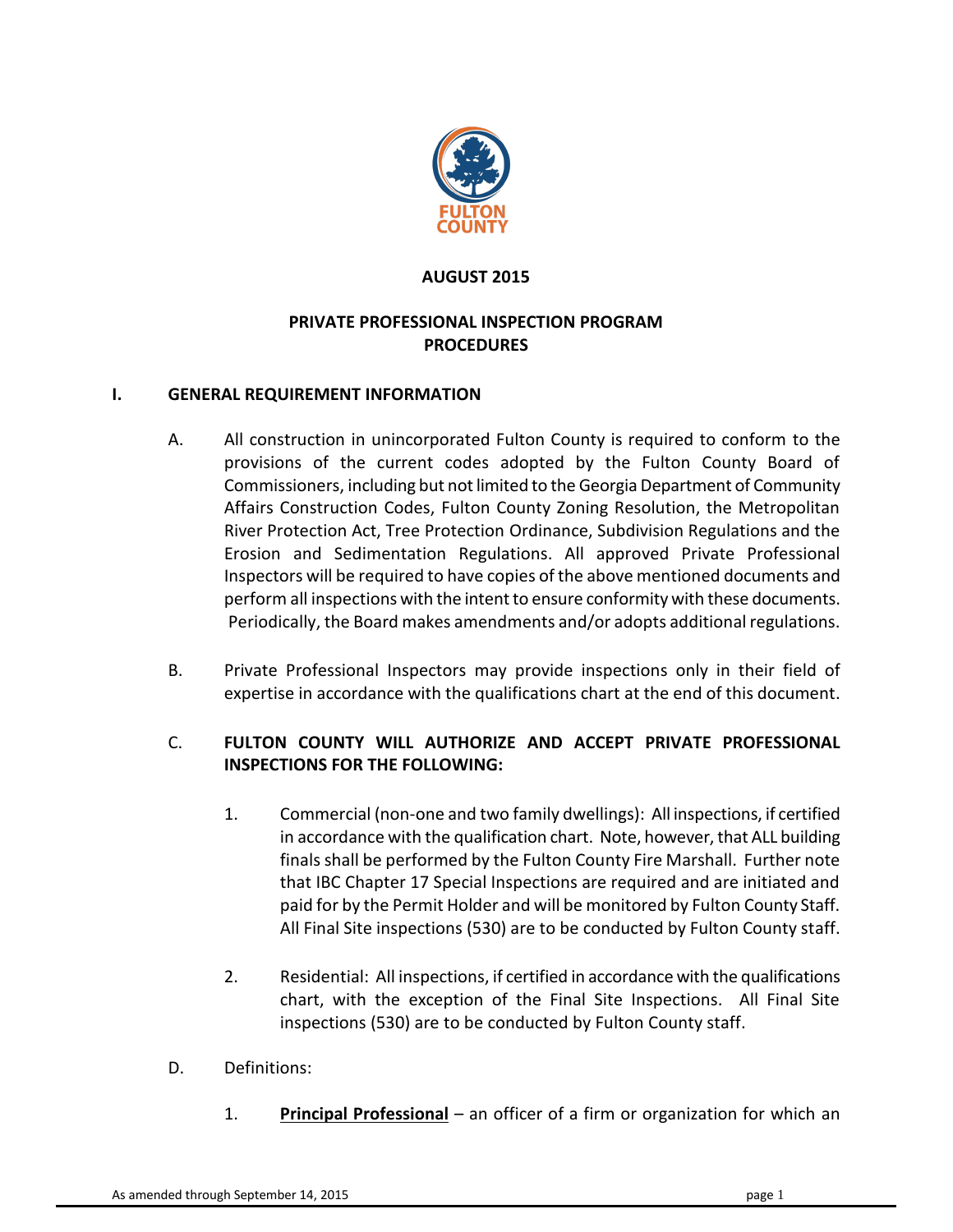application has been tendered to perform services within the scope of this program.

- 2. **Professional** one who holds a license from the State of Georgia to practice engineering or architecture within a certain discipline or area of expertise.
- 3**. GASWCC** Georgia Soil and Water Conservation Commission.

# **II**. **PROCEDURES FOR APPROVAL AS PRIVATE PROFESSIONAL INSPECTOR FIRMS**

A. Applicants must complete and submit a Private Professional Inspector Program Application Form, along with all other required documentation listed on the Application Checklist to:

> Fulton County Department of Planning and Community Services Attn: Michelle Macauley, Assistant Director 5440 Fulton Industrial Boulevard Atlanta, Georgia 30336

- B. Terms of approval for a firm will not be limited provided all required qualifications are maintained. Copies of certification(s) will be requested periodically.
- C. Requirements for firms to be approved for the Private Professional Inspector Program for Fulton County are as follows:
	- 1. The Principal Professional must be an officer of the company making application and should be registered with the Secretary of State-Corporations Division.
	- 2. All Engineers and Architects shall be registered in the State of Georgia.
	- 3. Professionals shall be certified by the International Code Conference **(Please note qualifications chart).**
	- 4. Professionals shall have completed "Advanced Fundamentals of Erosion and Sediment Control" course from the University System of Georgia or an equivalent course approved in advance by Fulton County, which shall be renewed bi-annually. Professionals shall be a Level IB Inspector certified by the GASWCC (Red Card).
	- 5. All participants of the program must be familiar with all Fulton County Codes and Regulations.
- D. If a firm is removed from the approved list for any reason, employees working for the Firm will also be removed from the list.
- E. Only the approved firm will submit inspection documents. Only a Principal in the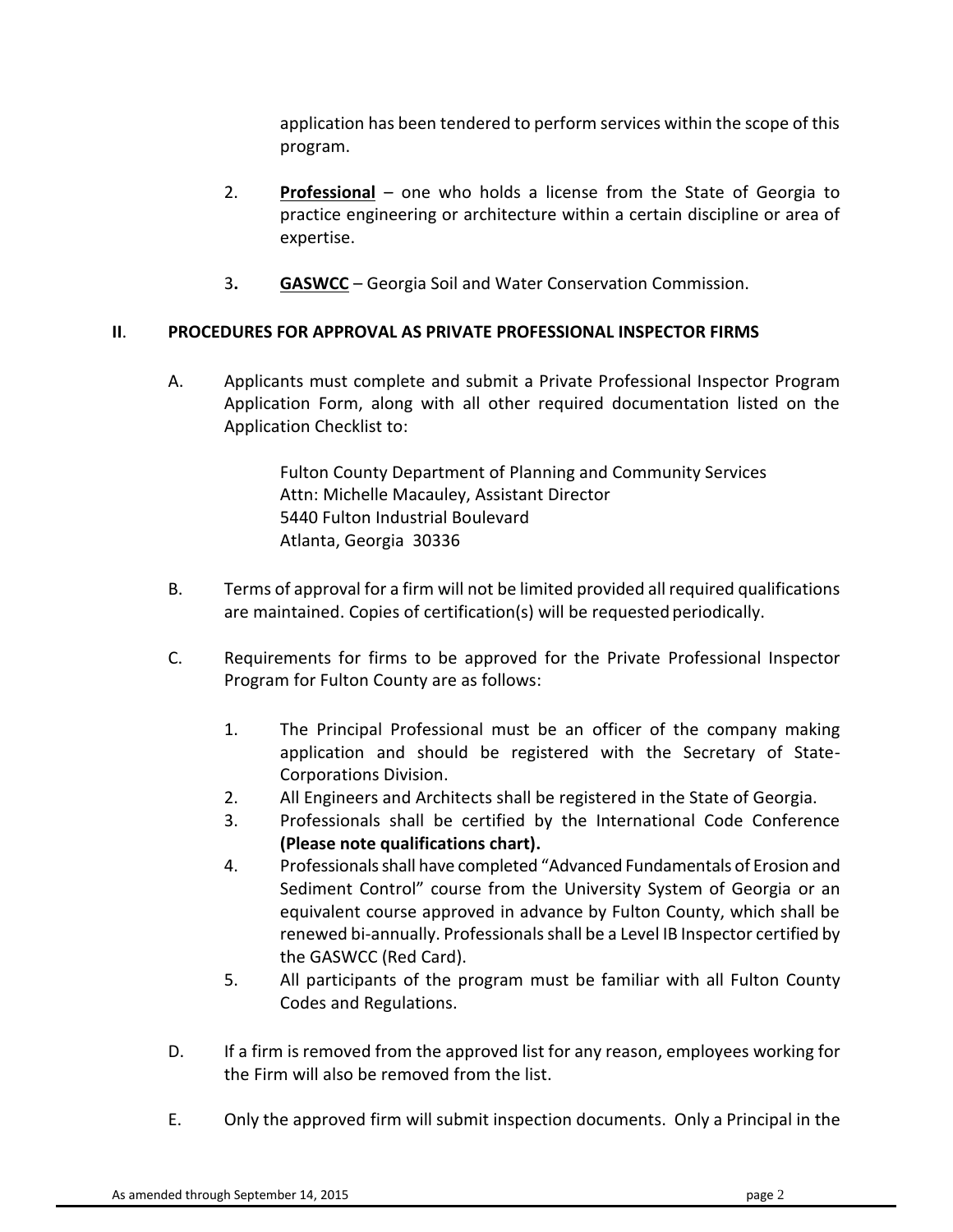firm will respond to Fulton County when procedural or inspection problems occur.

- F. Insurance Requirements:
	- 1. Comprehensive General Liability Insurance: \$1,000,000 limit of liability per occurrence for bodily injury and property damage.
	- 2. Professional Liability Insurance: \$500,000 limit per occurrence (insurer must be authorized to do business in the State of Georgia).
	- 3. The cancellation provision shall provide for 30 days notice to Fulton County.
	- 4. Certificate Holder shall read: Fulton County Board of Commissioners 141 Pryor Street, S.W. Atlanta, GA 30303
	- 5. Fulton County Board of Commissioners (and any applicable authority) shall be shown as an additional insured on general liability policy.
	- 6. Insurance company shall have an A.M. Best rating as of A-6 or higher or Lloyd's of London rating.
	- 7. Insurance Company shall be licensed to do business by the Georgia Department of Insurance.
	- 8. Insured shall submit certificate renewals annually.
- G. All participants must comply with the participation and training requirements as set forth herein. The disqualification for any reason of a principal engineer or licensed professional identified by the application of the firm for participation in the program will disqualify the firm.
- H. Fulton County will provide periodic training. Attendance at these sessions is mandatory.

## **III. PROCEDURES FOR CONDUCTING PRIVATE ENGINEER INSPECTIONS**

- A. Builders may request inspections at their own discretion from approved Program firms. The builder/developer will contact the approved firm directly to request an inspection.
- B. Prior to conducting a footing, foundation or slab inspection, the firm must:
	- 1. Confirm all required permits have been issued for that site;
	- 2. Determine if there are any "holds" or "stop work orders" on the construction project.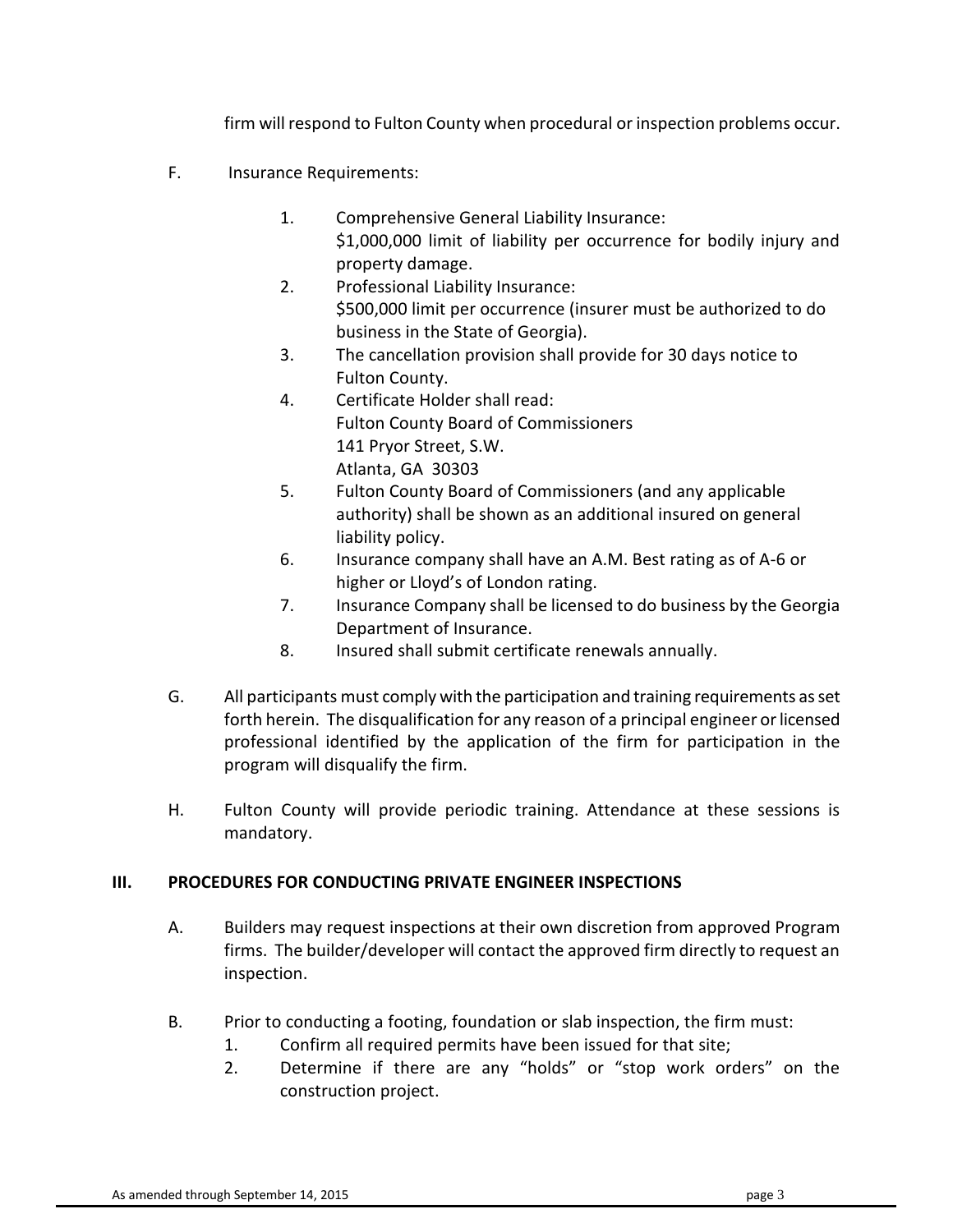To verify send email to **Permit.Status@fultoncountyga.gov**. In the subject line type "send all for The Muslim the blank provide the permit number.) For example, for Building Permit B15-001, in the subject line you should type, "send all for B15-001". You will shortly receive an email back from Fulton County with a complete status report on that permit.

**Please note:** Fulton County is currently amending the Fulton County Subdivision Regulations to require additional requirements prior to a footing/foundation/slab inspection. Once these changes have been approved by the Fulton County Board of Commissioners, all future footing/foundation/slab inspections will be required to meet the new standards:

- C. The firm shall not make any inspection of a project:
	- 1. Where all required permits have not been issued.
	- 2. If erosion control measures (including construction entrance, silt fence and tree save fence) are not satisfactory.
	- 3. If mud or silt is leaving the site.
	- 4. If a "stop work order" or "stop inspection order" is issued.
	- 5. If previous required inspections have not been approved.
- D. Once it has been verified that none of the conditions listed in paragraph C exist, the site may be visited and the inspection performed. The following must be verified at the job site before conducting the inspection:
	- 1. The building permit card is posted in accordance with Fulton County permit posting standards.
	- 2. Erosion Control measures are in place per the Fulton County Soil Erosion, Sedimentation and Pollution Control Ordinance of 2010, as amended. (Including construction entrance, silt fence and tree save fence).
	- 3. There are no state waters or Fulton County stream buffer encroachments; and all land disturbance is within the limits shown on the approved site plan.

# **IF THESE ITEMS ARE NOT IN PLACE THE BUILDER AND FULTON COUNTY INSPECTIONS DIVISION MUST BE NOTIFIED.**

E. FLOOD PLAIN CERTIFICATION:

All foundation type inspections will include, where applicable, the Flood Plain Elevation Certificate.

1. Upon arriving at the site the inspector will view the approved site plan to determine if an Elevation Certificate is required. When an Elevation Certificate is required it will be noted on the approved site plan. The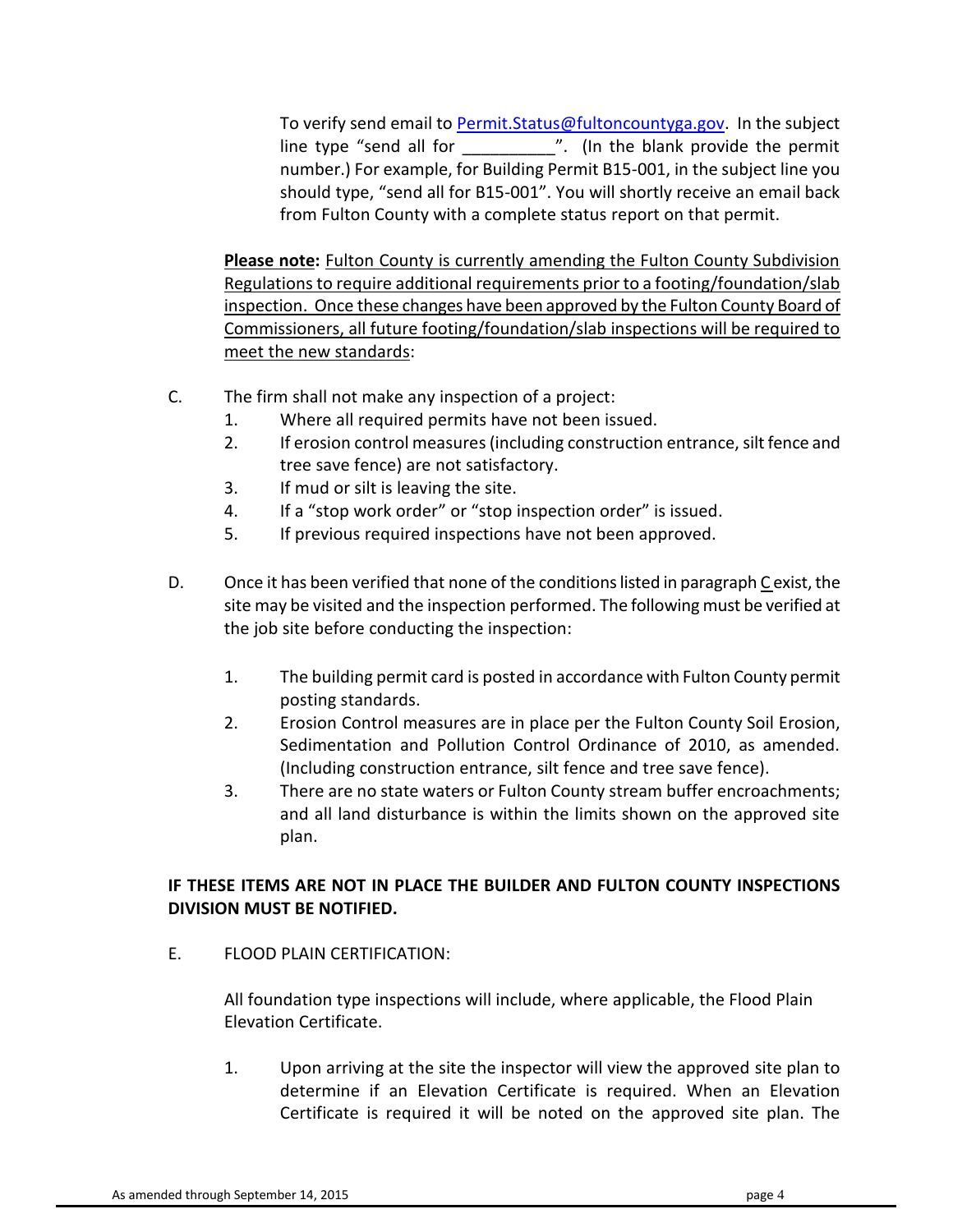notation method will be; a sticker stating "C.O.-Hold for: ( ) Certificate of Elevation" "DH-C", "MFFE", or "LFFE" printed or written on the plan. The hold will also be noted on Permits Plus.

- 2. The inspector may perform the foundation inspection. If the foundation meets all other applicable requirements the inspector may grant a "partial approval" until the Elevation Certificate is provided.
- 3. An Elevation Certificate can only be accepted if it contains a valid seal (P.E., Registered Land Surveyor, or Registered Architect), signature and statement that the lowest floor level is a minimum of three (3) feet above the flood plan.
- 4. When a partial approval is granted the inspector will enter the partial approval on the Fulton County Issued Permit Card and Inspection Result Form. The Inspection Result Form should note that an Elevation Certificate is required and identify any other issues found.
- 5. Once the inspector receives the Certificate of Elevation and there are no other outstanding issues, the status is to be changed from partial approval to "Approved".
- 6. All Elevation Certificates are to be sent to the attention of Michelle Macauley (michelle.macauley@fultoncountyga.gov) for placement in Permits Plus.
- 7. Failure to comply with this policy once during one annual period will result in a notice of non-compliance asking for an explanation and plan for recompense.
- 8. As this is a Federal policy, the County has no flexibility in allowance of noncompliance.
- E. After an inspection has been completed, the following shall occur:
	- 1. Sign the Fulton County issued Building Permit card in indelible BLUE INK in the appropriate block to indicate approval or denial.
	- 2. Inspection results are to be sent in the form of a completed Fulton County Inspection Result Form. This form is to be emailed to [PPIP@fultoncountyga.gov](mailto:PPIP@fultoncountyga.gov) within two (2) days of date of inspection. The email subject line should include the words "Inspection Results" and list the Permit Number and Site Address. The Inspection Result Form is not considered complete without the engineers/architects seal.
- F. Any inspection performed by a Private Professional Inspector that has been previously rejected by a Fulton County Inspector shall meet the following criteria:
	- 1. Private Professional Inspector must document that items rejected by Fulton County inspectors were corrected. These items must be addressed individually (item by item) in a sealed letter.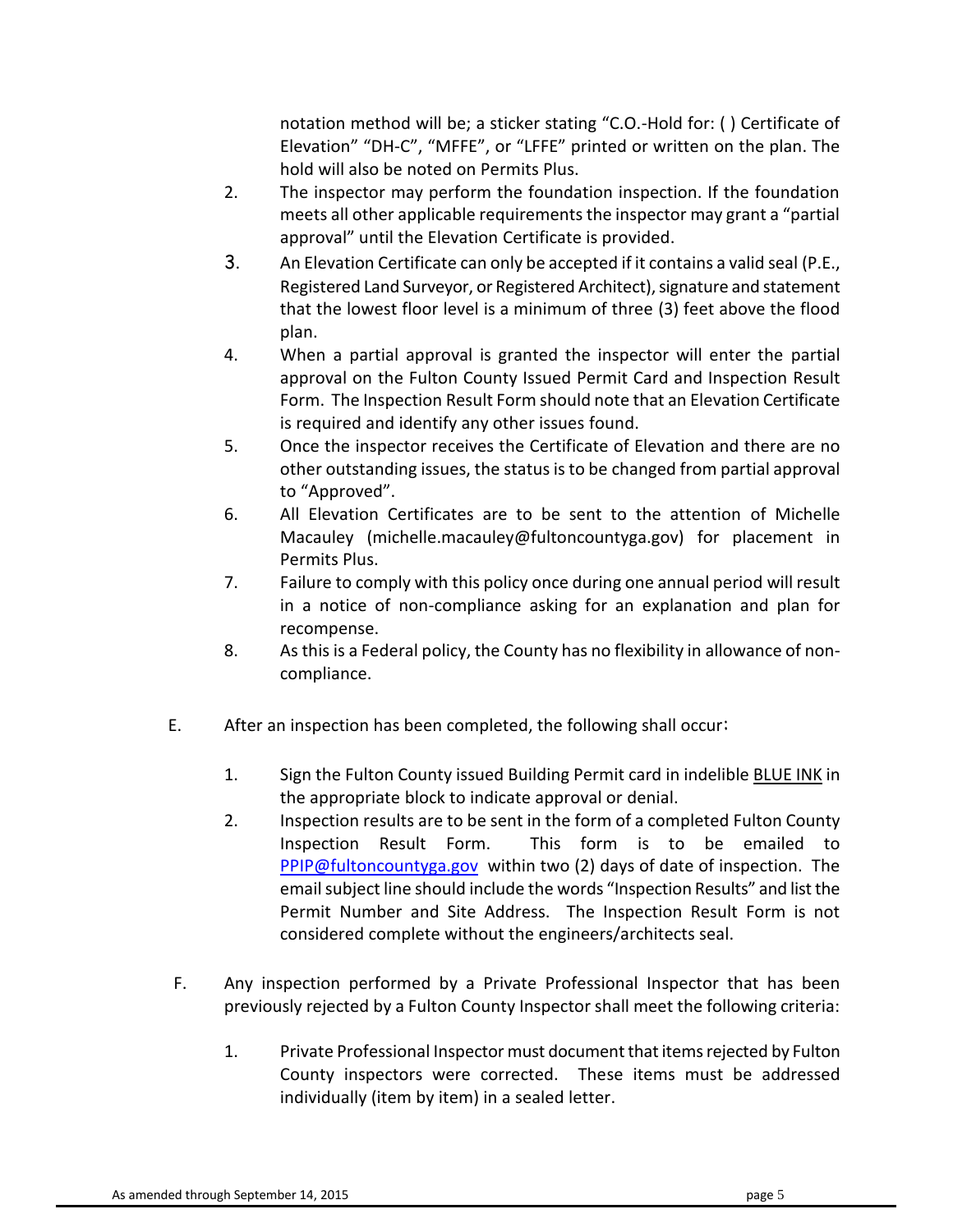- 2. Fulton County inspectors will review said notarized letter and will approve and post the report or perform a re-inspection within two (2) days.
- 3. If the Fulton County inspector is unable to accept the inspection, the Private Professional Inspector will be contacted to devise a plan for resolution. This plan is to be communicated to the builder by the Private Professional Inspector. The Private Professional Inspector must require the builder to meet the standards assessed by the Fulton County Inspector. The Private Professional Inspector must re-inspect and document compliance in a follow-up letter to the Fulton County inspector. The Fulton County inspector will review said follow-up letter and will either approve and post the report or perform a re-inspection within two (2) days.
- 4. The Private Professional Inspector shall not post the inspection to Fulton County. To do so may be grounds for immediate dismissal from the program without the opportunity to be reinstated.
- G. Private Professional Inspectors must possess and carry a valid Georgia Drivers License, valid Level IB Red Card, and a copy of their ICC Certification or Engineer/Architect license from the State of Georgia during any inspection. Said identification must be provided upon request.
- H. There will be zero tolerance for inspections not performed by an approved Professional. Such inspections will not be approved and elements that have been covered will be required to be uncovered. This will include, but is not limited to, drywall and/or concrete removal.
- I. After-The-Fact Inspections:
	- 1. When called upon to conduct an inspection for any element that has been covered up prior to inspection or which falls in succession to an inspection that is not posted for approval pursuant to a previous inspection, the Private Professional Inspector is to contact the Fulton County Building Official and ask in writing, (preferably by email), for permission to perform the inspection. In this request, the Private Professional Inspector is to specify in what way they will ensure that the elements that have been covered will be assessed to be in compliance with applicable codes. Not until that inspector receives written permission from the Fulton County Building Official are they to proceed with the inspection.
	- 2. If the Private Professional Inspector is found to be responsible for the fact that a previous inspection they performed was not properly posted and are now required to assess the compliance to code for an element that has been subsequently covered up; that inspector shall provide a written report, sealed with the Professional's seal to the Fulton County Building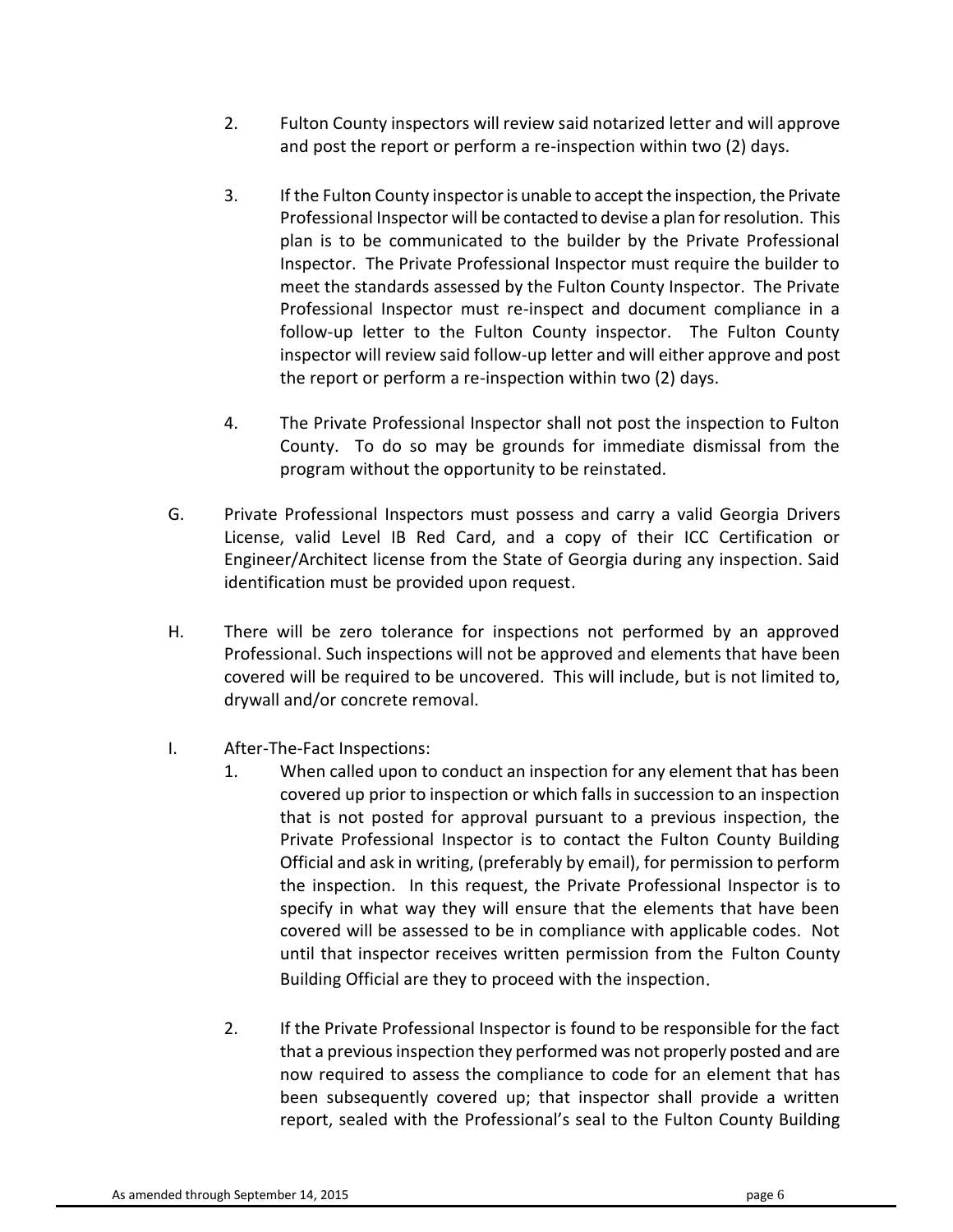Official stating the steps that will be taken to ensure that the previous standards were in place prior to any additional work being done in that area or discipline. Not until Fulton County has accepted the report can the inspection be posted or any subsequent inspection be posted to the permit by the Private Professional Inspector. This is not considered an "After-The-Fact" inspection as described above.

#### **IV. PENALTIES FOR VIOLATION OF PROCEDURES**

The following are the penalty procedures for violation of the guidelines as set forth in these Private Professional Inspector procedures for Approved Firms.

Citizen Complaint:

Firm will be notified by the County, with a set time for resolution.

Firm will provide response, i.e., if there is a violation, state the code(s) that were violated and in what way, and what the builder has done or is not willing to do to correct the problem.

If the builder complies, the issue is closed.

If the builder does not comply, a County Inspector will follow up, through court action, if necessary, and a warning letter will be sent to the individual who originally performed the inspections with copies to the Firm.

Two warning letters within a twelve-month period in a given discipline, for any individual, will result in a letter of reprimand.

A second letter of reprimand will result in suspension for one 24-month period.

If a third reprimand is issued, the individual will be dismissed from the program without the opportunity for reinstatement in that discipline.

The following is a non-exclusive list of problem areas:

- Inspection Report(s) Not Submitted on Time
- Inspection Report(s) Not Dated/Signed
- Professional's Seal Not on Inspection Report(s)
- Building Permit Card(s) Not Signed
- Erosion Control Measures Not Installed
- Performing Unauthorized Inspection(s)
- Inspection(s) Passed With Hold on Project
- Failure to Notify Department of Violation of Setback Requirements
- Failure to Attend the Required Training Sessions
- Any inspections are performed when a "stop work order" or "stop inspection order" is posted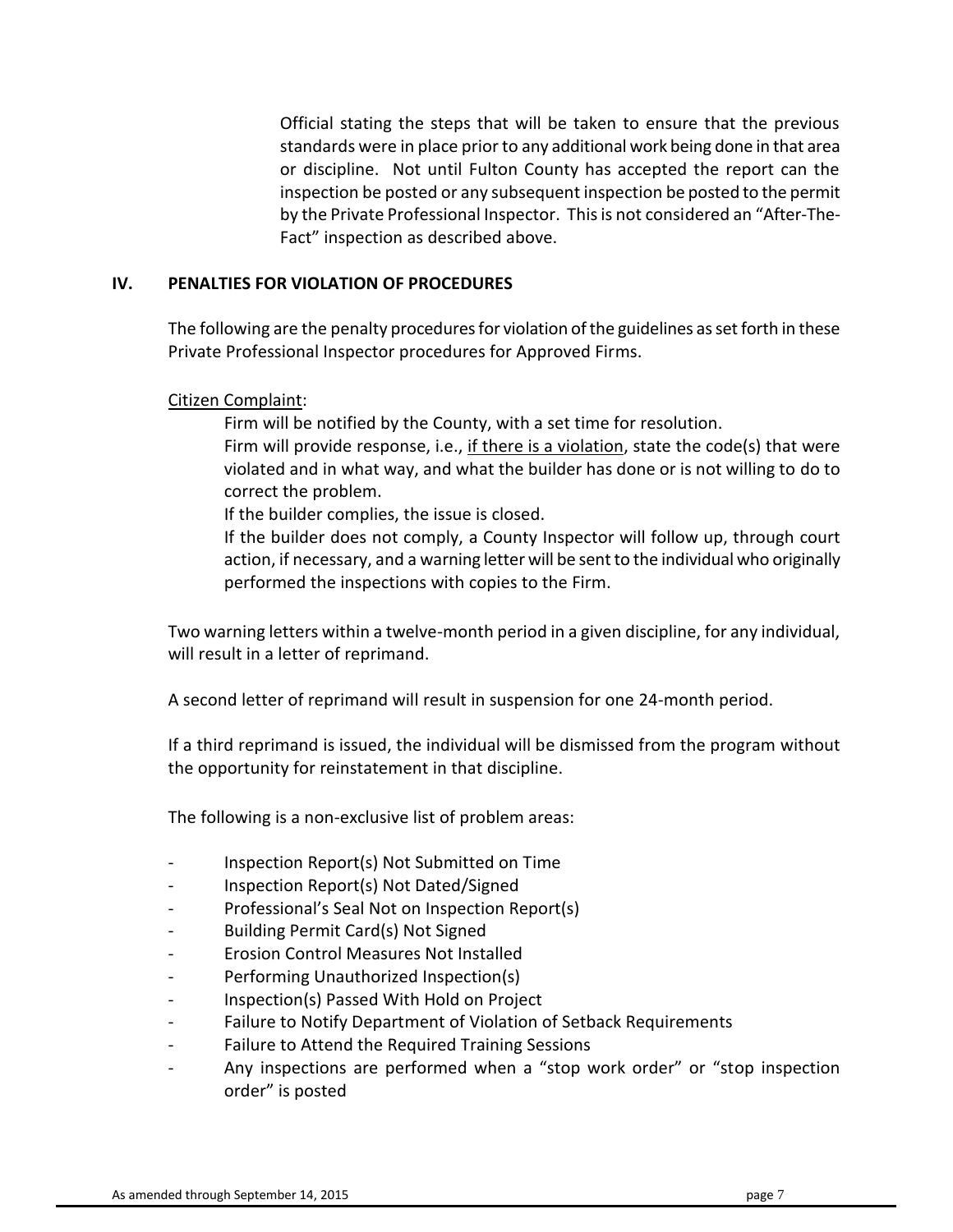Automatic dismissal from the program will occur if:

- Any inspections are performed on work in which the inspector and/or firm has a fiduciary interest
- Unauthorized Employees Performing Inspection(s)
- Falsification of records, i.e., certification of an inspection without actually going to the site and performing a personal on-site inspection personally
- Errors and omissions which are clearly and obviously negligence of the inspector